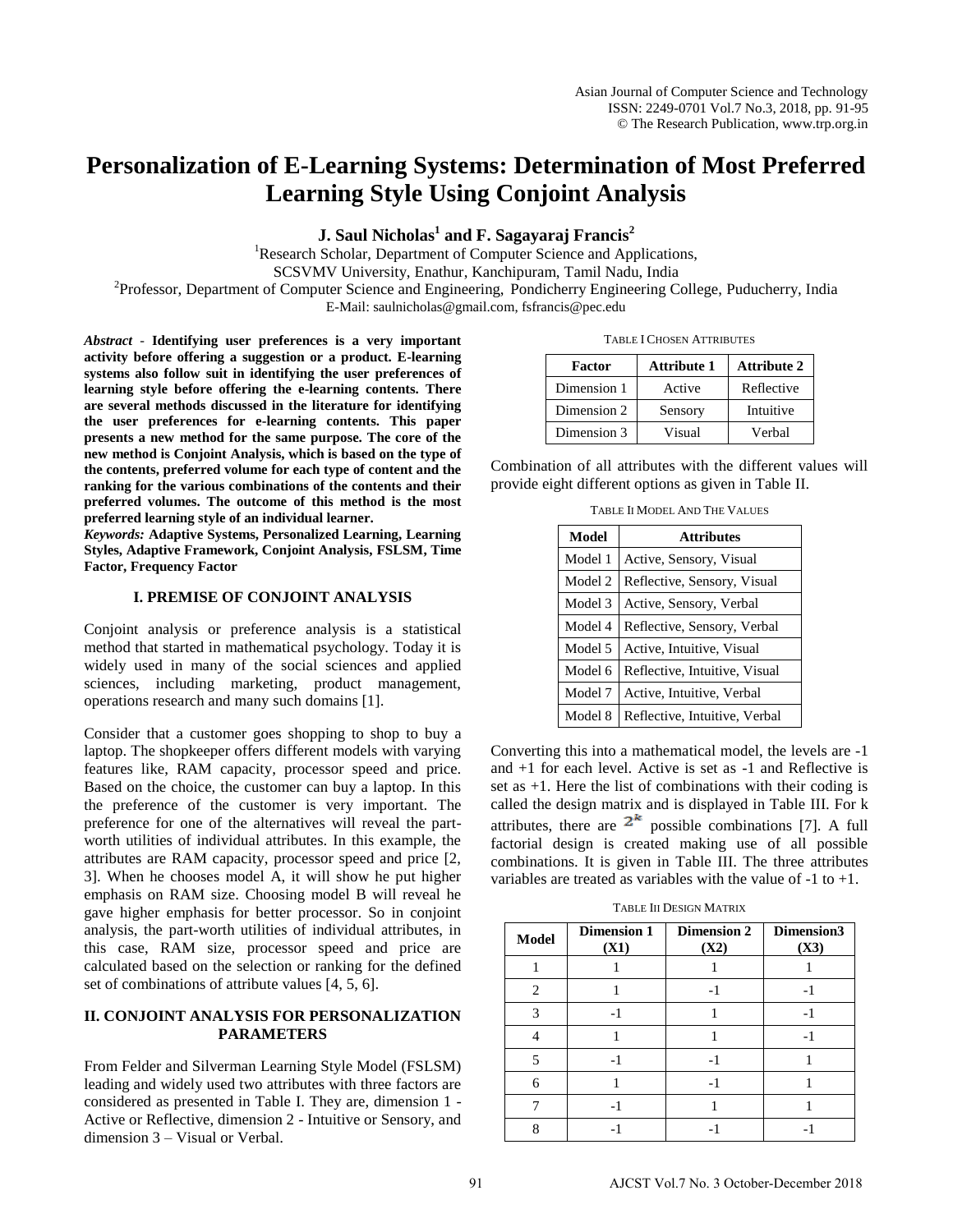## **III. UTILITY GRAPH REPRESENTATION**

To measure the difference between the ranks of each attribute, the full factorial design has to be represented in a graphical notion known as utility graph. Since this illustration considers only three attributes, a cube is constructed as the utility graph. In this cube, the rank of each product profile is represented as a point. Figure 1 represents all the ranks in the utility graph. It represents the ranks of each product profile with their factor which is used for calculating the individual preference level of that particular attribute.



Fig. 1 Utility Graph of the factors

### **IV. LINEAR REGRESSION FUNCTION**

In this step, the preference of the levels of each factor are obtained such that the estimated ranks of the product profile using the utility weights highly correlate with the original ranks of the product profile.

The rank for each factorial combination is defined using the multiple linear regression function [5, 8] given in equation 1.1,

 $Rank = Part_worth_0f_1$  attribute<sub>i</sub> \* Level of attribute<sub>i</sub> (1.1)

where  $i = 1, 2, \ldots n$ .

Part worth is written with an hyphen for clarity in the notation. Using equation 1.1, ranking is defined for the three factors as,

$$
Y = \beta_{DIM1} * (X_1) + \beta_{DIM2} * (X_2) + \beta_{DIM3} * (X_3) + \mu \quad (1.2)
$$

where Y is rank of a product profile,  $\beta_{DIM1is}$  part worth of Dimension 1,  $\beta_{\text{DIM2}}$  is part\_worth of Dimension 2,  $\beta_{\text{DIM3}}$  is part worth of Dimension 3, X is level of the attribute and  $\mu$  is adjustment factor.

To estimate the influence of variables on one another, a multi-variate linear regression function is derived [5]. Using the coded combinations a system of linear equations and the ranking for each combination is formed. Regression function is used in this. The linear equations for each rank are displayed in Table IV.

TABLE IV MULTIPLE REGRESSION FUNCTION

| Rank           | <b>Regression function</b>                                                                   |
|----------------|----------------------------------------------------------------------------------------------|
| 1              | $\beta_{DIM1} * (-1) + \beta_{DIM2} * (-1) + \beta_{DIM3} * (-1) + \mu$                      |
| $\mathfrak{D}$ | $\beta_{DIM1} * (1) + \beta_{DIM2} * (-1) + \beta_{DIM3} * (-1) + \mu$                       |
| 3              | $\beta_{\text{DIM1}} * (-1) + \beta_{\text{DIM2}} * (-1) + \beta_{\text{DIM3}} * (1) + \mu$  |
| 4              | $\beta_{\text{DIM1}} * (-1) + \beta_{\text{DIM2}} * (-1) + \beta_{\text{DIM3}} * (-1) + \mu$ |
| 5              | $\beta_{DIM1} * (-1) + \beta_{DIM2} * (1) + \beta_{DIM3} * (-1) + \mu$                       |
| 6              | $\beta_{\rm DIM1} * (1) + \beta_{\rm DIM2} * (1) + \beta_{\rm DIM3} * (-1) + \mu$            |
| 7              | $\beta_{DIM1} * (-1) + \beta_{DIM2} * (1) + \beta_{DIM3} * (1) + \mu$                        |
| 8              | $\beta_{DIM1} * (1) + \beta_{DIM2} * (1) + \beta_{DIM3} * (1) + \mu$                         |

# **V. CALCULATION OF THE PART\_WORTH UTILITIES**

For each attribute, the part\_worth utility is calculated. From the cube, part-worth utility is subtraction value of the summation of the rank values of all points on the right side of the vertical plane and the summation of rank values of all points on the left side of the vertical plane. Figure 2 depicts the computation of the part-worth utility for the attribute DIM1.



Fig. 2 Utility Graph for DIM 1

In the similar way, the part\_worth utilities are calculated for other attributes as shown in Figure 3 and Figure 4.



Fig. 4 Utility Graph for DIM 3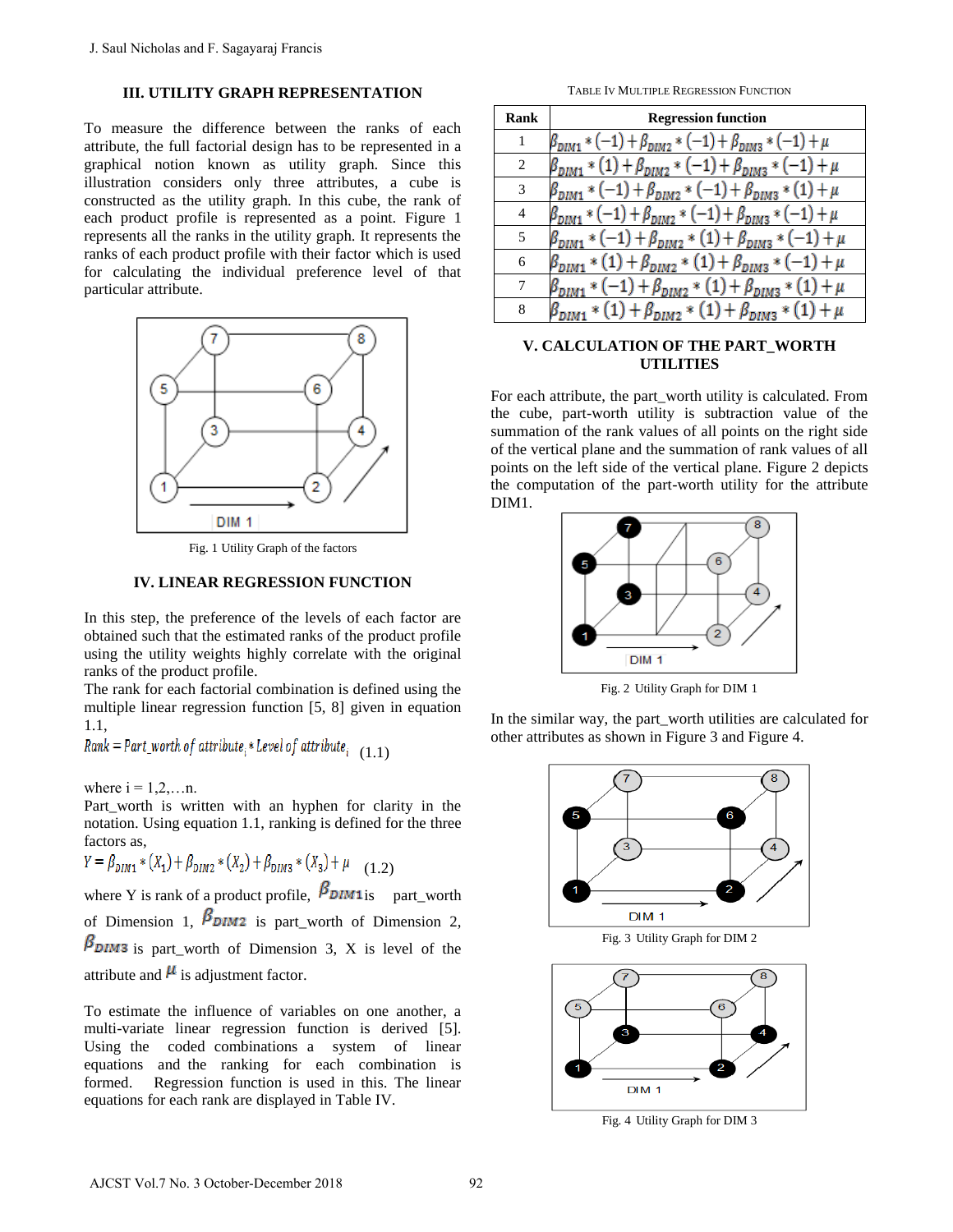The part\_worth utilities for the other attributes are also calculated using the utility graph and the values are shown in Table V.

TABLE V PART\_WORTH UTILITIES

| <b>Parameter</b> | <b>Part_worth utility</b> |
|------------------|---------------------------|
| DIM 1            | $-0.5$                    |
| DIM <sub>2</sub> | - 1                       |
| DIM <sub>3</sub> |                           |

The ranks are calculated by substituting the part\_worth utilities given in Table V in equation 1.3 as,

$$
Y = (-0.5) * (X_1) + (-1) * X_2 + (-2) * X_3 + 4.5
$$
 (1.3)

where, Y is the rank for a product profile and *X* is the level of the attribute.

The utility adjustment factor  $(\mu)$  is chosen such that the sum of the errors of the actual preference values and the corresponding estimated preference values is minimum [2]. When the original preference of the respondents and the estimated preferences are compared, the difference is found to be negligible. It is observed that the calculated profile ranking match the actual ranking.

# **VI. CALCULATION OF THE RELATIVE PREFERENCES**

The relative preference of an attribute  $(X_i)$  can be calculated from its part-worth utility, with *levels -1 and +1,* is given as,

$$
P_i = |\nu_i X_i) * \beta_{xi}| \qquad (1.4)
$$

where *P* is an integer representing the individual preference,

*v* is the number of the levels of an attribute,  $\beta_x$  is the part\_worth utility of the attribute and  $i=1,2,...n$ . Using equation 1.4, the preference value for each attribute is computed as an integer as given in Table VI.

TABLE VI INDIVIDUAL PREFERENCE OF THE ATTRIBUTES

| Parameter        | <b>Relative</b><br>preference |
|------------------|-------------------------------|
| DIM 1            |                               |
| DIM <sub>2</sub> |                               |
| DIM <sub>3</sub> |                               |

The total variation of all the attributes is computed using the individual preference value of the attributes and is given as,

$$
T = \sum_{i=1}^{n} P_i \tag{1.5}
$$

where, *T* is the total variation of the attributes, *P* is the variation of the individual attribute.

The relative preference of the attribute is derived using the individual preference value (P) and the total variation (T). From equation 1.4 and 1.5, the relative preference is given as,

$$
R_i = \left(\frac{P_i}{T}\right) * 100 \tag{1.6}
$$

where R represents the percentage of relative preference of an attribute, P is the preference of the attribute, T is the total variation of the attributes and  $I = 1,2,3,...n$ .

Using equation 1.6, relative preferences are calculated as a percentage and given in Table VII*.*

| <b>Parameter</b> | <b>Relative</b><br>preference |
|------------------|-------------------------------|
| DIM 1            | 14%                           |
| DIM <sub>2</sub> | 57%                           |
| DIM <sub>3</sub> | 29%                           |

Figure 5 presents the algorithm to find the most preferred learning style using conjoint algorithm. From the Table VII it is shown that the attribute with highest percentage value proves that it is the most influencing attribute out of the other attributes. In this case, DIM 2 is the most influential attribute comparing with DIM 1 and DIM 3. Personialisation of E-Learning System. Dolentomics of Most Preferred Learning System Convertise the Control of the Control of the Control of E-Learning Systems (and the Control of E-Learning Constrained Learning Constrain

#### *A. Algorithm Conjoint Analysis*

*Input:* Set of *m* Parameters  $P = \{p_1, p_2, \ldots, p_m\}.$ 

Set of *n* Attributes  $A = \{a_{11}, a_{12}, ... a_{1n}, ...$  $a_{m1}, a_{m2}, \ldots a_{mn}$  }.

Set of 
$$
n
$$
 Rankings on the Attributes.

 $R = \{ r_{11}, r_{12}, \ldots r_{1n}, \ldots r_{m1}, r_{m2}, \ldots r_{mn} \}$ *Output:* Set of preferences.

 Set of percentage of preferences. Set of rankings based on preferences.

1. *begin* 

**//**construct the design matrix

- 2. *Construct* a design matrix with *m* rows and *n* columns;
- 3. *for*  $i = 1$  to *n*
- 4. *for*  $j = 1$  to *m*

5. DesignMatrix 
$$
[i, j] = A[i, j]
$$
;

6. *end for*;

$$
7. \qquad end for;
$$

 //construct the utility graph and calculate the part worth utilities

- 8. *Construct* the utility graph from design matrix;
- 9. *for i* = 1 to *m*
- 10. *sumofleft* = 0;  $j = 1$ ;
- 11. *while*  $(j \le m)$
- 12. *sumofleft* = *sumofleft* + *rank*  $[i, j]$ ;
- 13. *end while*;
- 14. *sumofright* =  $0$ ;  $j = 2$ ;
- 15. *while* ( $j \le m$ )
- 16. *sumofright* = *sumofright* + *rank*  $[i, j]$ ;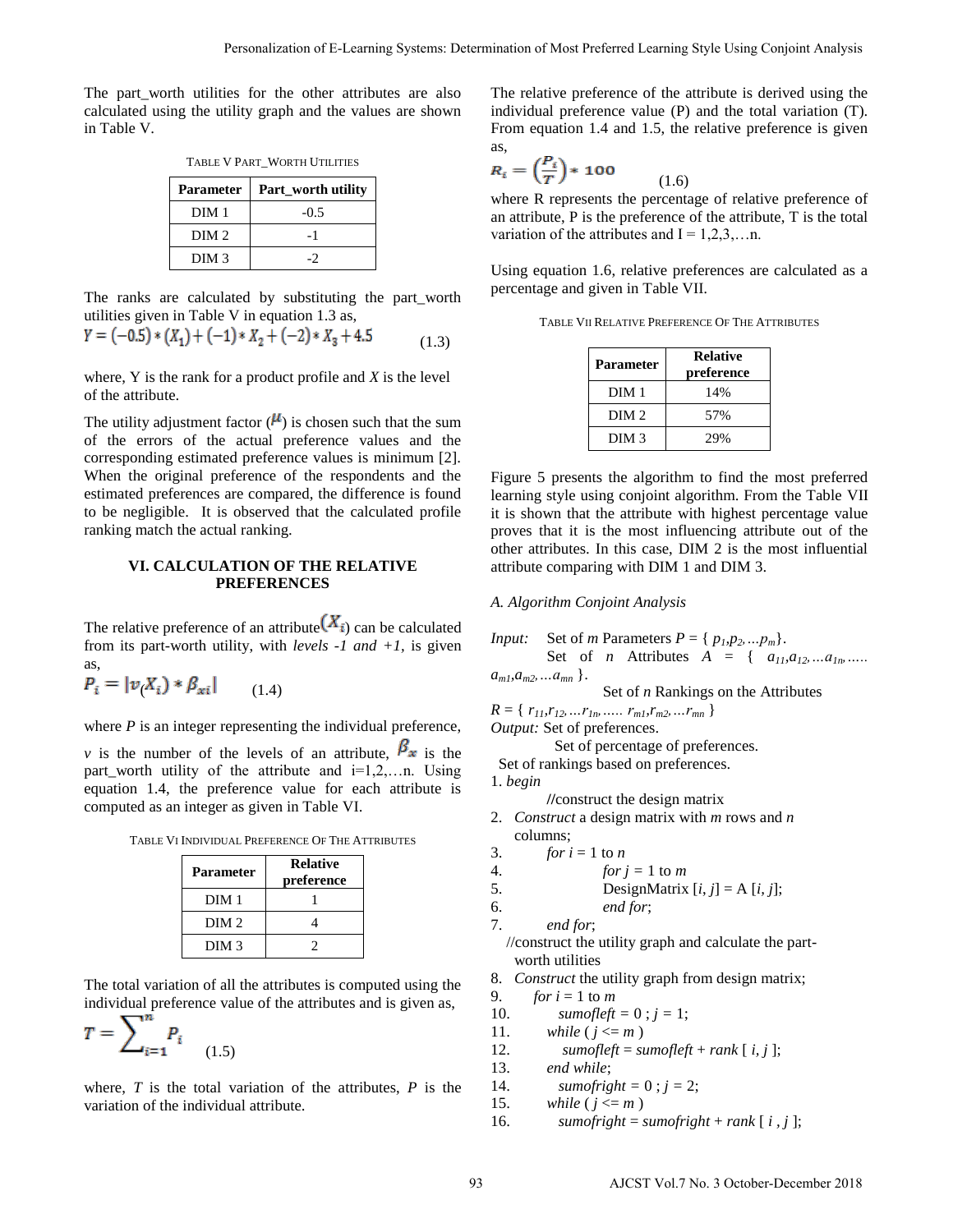17. *end while*; 18. *Part-worth*  $[i] = \textit{sumofleft} + \textit{sumofright};$ 19. *end for;*  // calculate the linear regression 20. *for i* = 1 *to m* 21. Ranking  $[i]$  = Part - worth of attribute<sub>i</sub> \* Level of attribute<sup>i</sup> 22. *end for;* //calculate the relative preferences and their percentage 23. *for i* = 1 *to m* 24.  $P_i = |v_i X_i| * \beta_{xi}|$ <br>
25  $T = \sum_{i=1}^{n} P_i$ ; 25.

26.

25. *end for;* 

26. *end*;

```
J. Saul Nicholas and F. Sagayaraj Francis<br>
2. \theta or which \epsilon:<br>
9. \theta or \theta or \theta is the linear regression<br>
9. \theta or \epsilon = 1 to m<br>
1.1. Ranking [i) = Part - worth of attribute, "Level of<br>
1.1. Ranking [ii) =
```
Fig. 5 Algorithm to find learning style using conjoint analysis

#### **VII. EXPERIMENT**

The experiment was conducted on a group of 300 learners*.* Input were collected to ascertain their preferences based on the following methods

- 1. Conjoint Analysis
- 2. Maxdiff
- 3. Dynamic Budget Allocation
- 4. Simple Ranking

# *A. Maxdiff*

The very common addition to conjoint analysis is the use of MaxDiff (also known as best-worst analysis). Respondents are told to pick the best and worst items from a small list. They are given another list and the process is repeated. This allows the items of the list to be given a utility score (and rank) in the same way as conjoint analysis. One difference is that the items are not shown in group as part of a product profile but are regarded individually relative to each other and so it looks more like a plain ranking than a full product trade off. MaxDiff is typically analyzed using a Hierarchical Bayes (HB) method with the effect that data is scaled like a conjoint study.

# *B. Dynamic Budget Allocation*

Conjoint analysis gives lot of information since its objective is to provide a valuation for all the levels in all of the attributes. Normally we are most interested in the items that are most valuable. The way to do this as follows: first offer the levels at fixed 'point' values and then give respondents a point budget, then ask them to optimize the product within the given budget. The point values are then adjusted and the respondent repeats the task mainly discarding the items not chosen, while focusing on the items that are of most value.

# *C. Simple Ranking*

Ranking questions also force individuals to trade-off between alternatives. Ranking is one method of collecting data from a simple full-profile conjoint analysis. Ranking is traditional and tiresome with more than about 8 or 10 items. In this tasks can be split or rotated just to simplify the task. The use of online surveys allows ranking to be done more easily - eg a click-to-rank, drag-and-drop or by asking respondents to make selections in roughly rank order and monitoring mouse clicks.

The learners were asked to use the content of the e-learning system with all types of media (text, audio, video, presentations, etc.). The time the learners have taken on every learning content and the frequency (count) of the learning resources used were collected using the model presented below. This model analyses the continuously captured data pertaining to the usage of e-learning components by the learners. Any e-learning system is very dynamic in terms users, components and the usage behavior of the users. A comprehensive system is required to capture